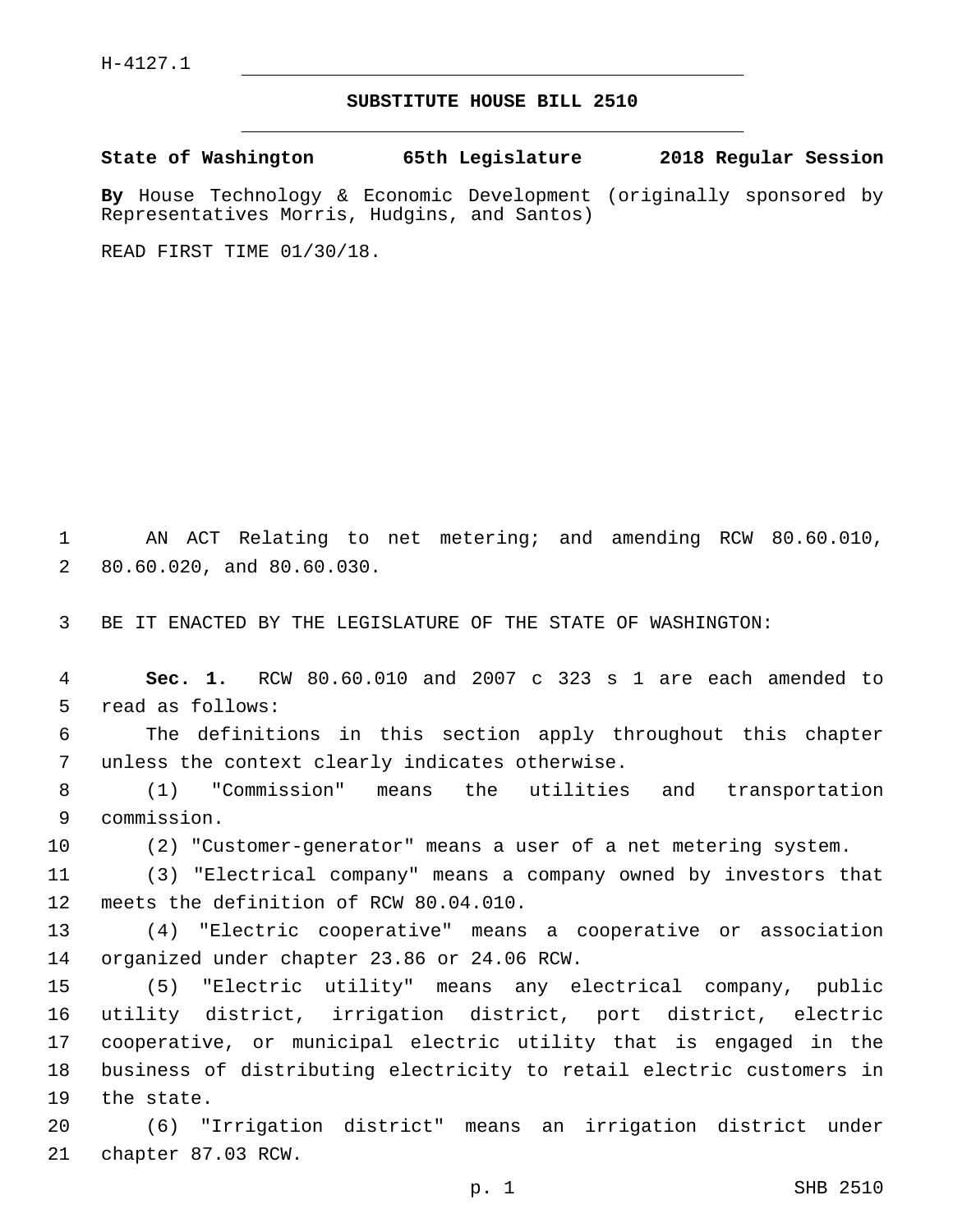(7) "Meter aggregation" means the administrative combination of readings from and billing for all meters, regardless of the rate class, on premises owned or leased by a customer-generator located within the service territory of a single electric utility.

 (8) "Municipal electric utility" means a city or town that owns or operates an electric utility authorized by chapter 35.92 RCW.

 (9) "Net metering" means measuring the difference between the electricity supplied by an electric utility and the electricity generated by a customer-generator over the applicable billing period.

 (10) "Net metering system" means a fuel cell, a facility that produces electricity and used and useful thermal energy from a common fuel source, or a facility for the production of electrical energy 13 that generates renewable energy, and that:

 (a) Has an electrical generating capacity of not more than one 15 ((hundred)) thousand kilowatts and is sized no greater than the 16 capacity required to meet one hundred percent of the customer-17 generator's total electricity consumption during the previous year;

(b) Is located on the customer-generator's premises;

 (c) Operates in parallel with the electric utility's transmission 20 and distribution facilities; and

 (d) Is intended primarily to offset part or all of the customer-22 generator's requirements for electricity.

 (11) "Premises" means any residential property, commercial real estate, or lands, owned or leased by a customer-generator within the 25 service area of a single electric utility.

 (12) "Port district" means a port district within which an industrial development district has been established as authorized by 28 Title 53 RCW.

 (13) "Public utility district" means a district authorized by 30 chapter 54.04 RCW.

 (14) "Renewable energy" means energy generated by a facility that uses water, wind, solar energy, or biogas from animal waste as a 33 fuel.

 **Sec. 2.** RCW 80.60.020 and 2007 c 323 s 2 are each amended to 35 read as follows:

(1) An electric utility:36

 (a) Shall offer to make net metering available to eligible customers-generators on a first-come, first-served basis until the cumulative generating capacity of net metering systems equals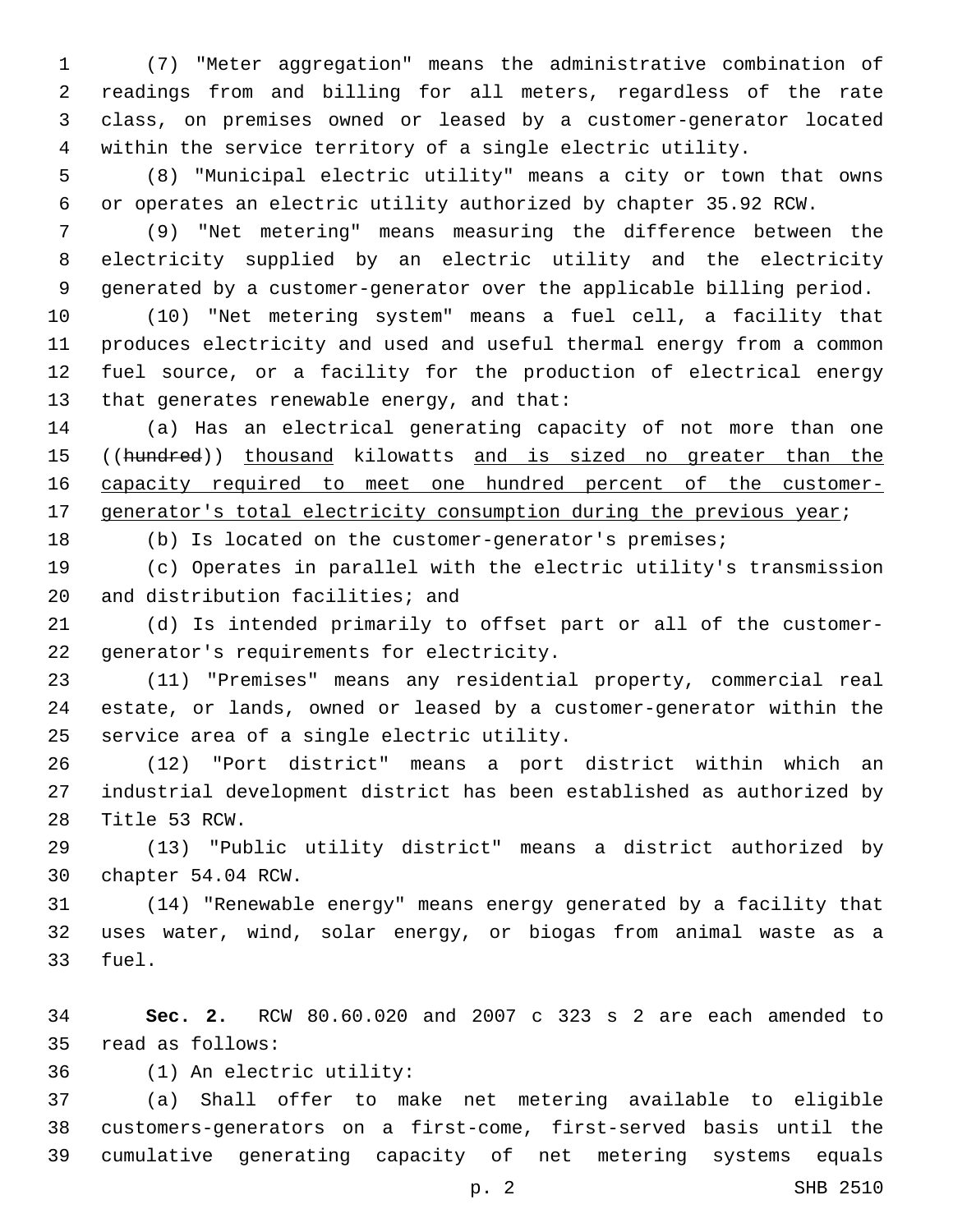$((0.25))$  2.5 percent of the utility's peak demand during 1996. (( $\Theta$ n January 1, 2014, the cumulative generating capacity available to net metering systems will equal 0.5 percent of the utility's peak demand during 1996.)) Not less than one-half of the utility's 1996 peak demand available for net metering systems shall be reserved for the cumulative generating capacity attributable to net metering systems 7 that generate renewable energy;

 (b) Shall allow net metering systems to be interconnected using a standard kilowatt-hour meter capable of registering the flow of electricity in two directions, unless the commission, in the case of an electrical company, or the appropriate governing body, in the case of other electric utilities, determines, after appropriate notice and 13 opportunity for comment:

 (i) That the use of additional metering equipment to monitor the flow of electricity in each direction is necessary and appropriate for the interconnection of net metering systems, after taking into account the benefits and costs of purchasing and installing 18 additional metering equipment; and

 (ii) How the cost of purchasing and installing an additional meter is to be allocated between the customer-generator and the 21 utility;

 (c) Shall charge the customer-generator a minimum monthly fee that is the same as other customers of the electric utility in the same rate class, but shall not charge the customer-generator any additional standby, capacity, interconnection, or other fee or charge unless the commission, in the case of an electrical company, or the appropriate governing body, in the case of other electric utilities, determines, after appropriate notice and opportunity for comment 29 that:

 (i) The electric utility will incur direct costs associated with interconnecting or administering net metering systems that exceed any offsetting benefits associated with these systems; and

 (ii) Public policy is best served by imposing these costs on the customer-generator rather than allocating these costs among the 35 utility's entire customer base.

 (2) In order to offer an alternative to net metering under this chapter, an electric utility that reaches the cumulative generating capacity threshold specified under subsection (1)(a) of this section must first engage in a distributed energy resources planning process that accomplishes the following: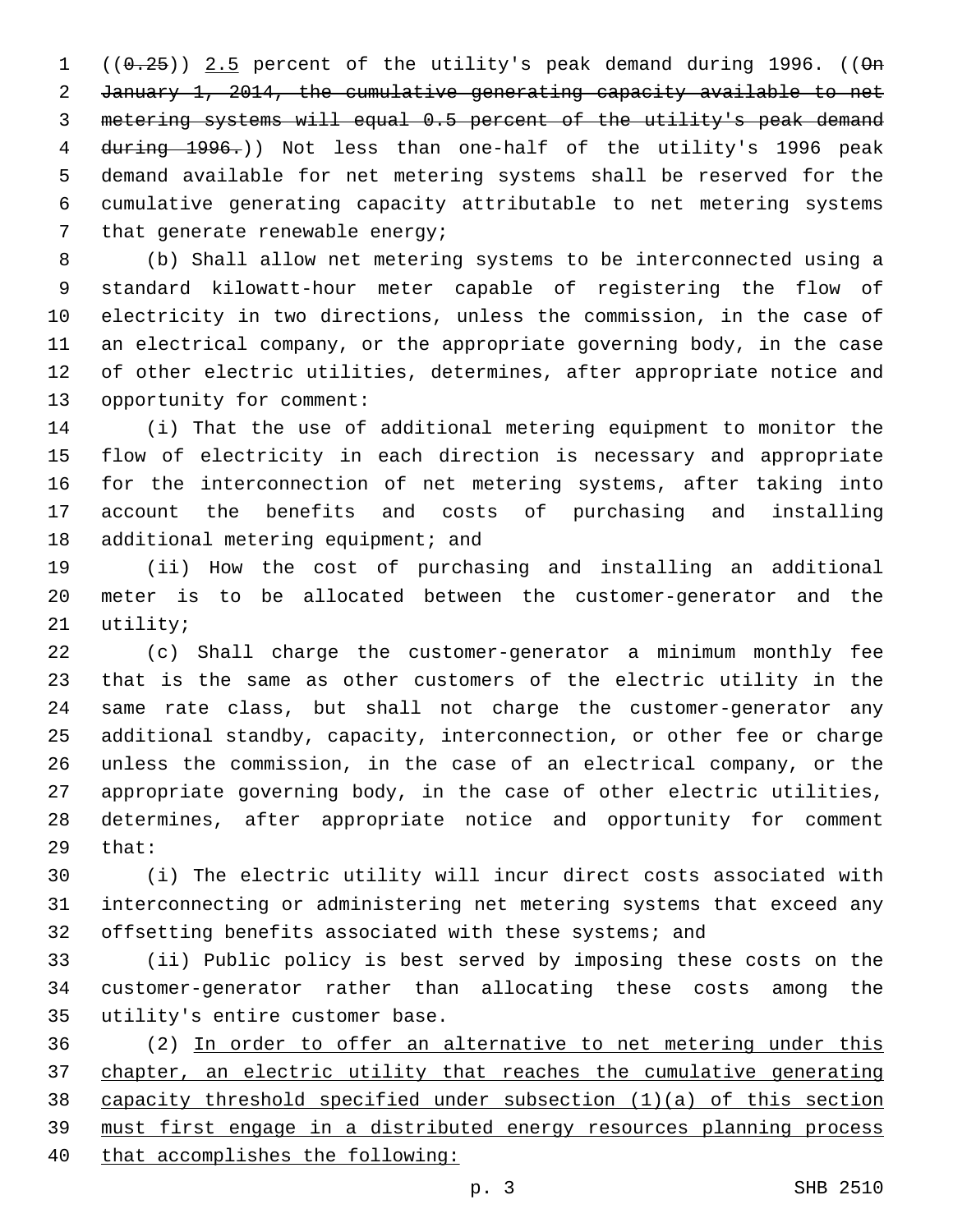(a) Identifies the data gaps that impede a robust planning 2 process as well as any upgrades, such as but not limited to advanced metering and grid monitoring equipment, needed to obtain data that would allow the electric utility to quantify the locational and temporal value of resources on the distribution system;

 (b) Proposes monitoring and metering upgrades that are supported by a business case identifying how those upgrades will be leveraged to provide net benefits for customers;

 (c) Identifies potential programs and tariffs to fairly compensate customers for the value of their distributed energy 11 resources, which may both produce and consume electricity and capacity from the distribution system individually or in groups, and ensure their optimal usage, including programs targeted at low-income 14 customers;

 (d) Forecasts, using probabilistic models, the growth of distributed energy resources on the utility's distribution system;

 (e) Provides, at a minimum, a ten-year plan for distribution system investments and an analysis of nonwires alternatives for major investments. This plan should include a process whereby near-term assumptions regularly inform and adjust the long-term projections of 21 the plan. The goal of the plan should be to provide the most affordable investments for all customers and avoid reactive expenditures to accommodate unanticipated growth in distributed energy resources. An analysis that fairly considers wire-based and nonwires alternatives on equal terms is foundational to achieving this goal. The electric utility should be indifferent to the technology that is used to meet a particular resource need. The distribution system investment planning process should utilize a transparent approach that involves opportunities for stakeholder input and feedback;

 (f) Competitively procures the distributed energy resources needs identified in the plan through detailed requests for proposals that identify the specific needs at each identified location. Competitive procurements that are tailored to solve specific needs, rather than to procure a specific resource, increase an electric utility's ability to identify the lowest cost, most efficient means of meeting distribution system needs. If the projected cost of a procurement is more than the calculated system net benefit, the electric utility should then establish a pilot process that mimics the efficiencies of a competitive procurement;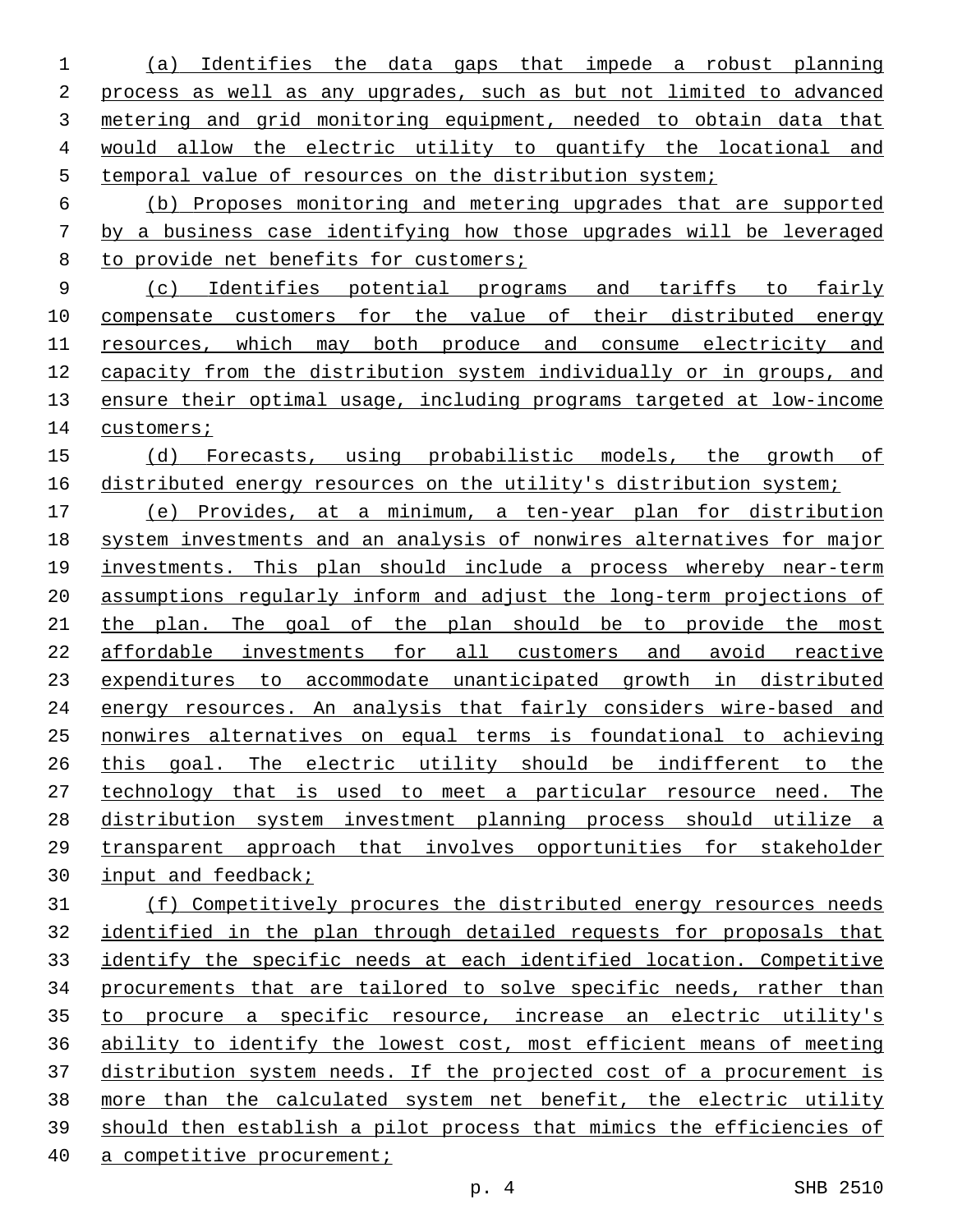(g) Includes the distributed energy resources identified in the plan in the electric utility's integrated resource plan developed 3 under this chapter. Distribution system plans should be used as inputs to the integrated resource planning process. Distributed energy resources may be used to meet system needs when they are not needed to meet a local distribution need. Including select distributed energy resources in the integrated resource planning process allows those resources to displace or delay system resources 9 in the integrated resource plan;

 (h) Includes a high level discussion of how the electric utility is adapting cybersecurity and data privacy practices to the changing distribution system and the internet of things, including an 13 assessment of the costs associated with ensuring customer privacy; and

 (i) Includes a discussion of lessons learned from the planning cycle and identify process and data improvements planned for the next cycle.

 (3) If a production meter and software is required by the electric utility to provide meter aggregation under RCW 80.60.030(4), the customer-generator is responsible for the purchase of the 21 production meter and software.

 **Sec. 3.** RCW 80.60.030 and 2007 c 323 s 3 are each amended to 23 read as follows:

 Consistent with the other provisions of this chapter, the net energy measurement must be calculated in the following manner:

 (1) The electric utility shall measure the net electricity produced or consumed during the billing period, in accordance with 28 normal metering practices.

 (2) If the electricity supplied by the electric utility exceeds the electricity generated by the customer-generator and fed back to the electric utility during the billing period, the customer- generator shall be billed for the net electricity supplied by the electric utility, in accordance with normal metering practices.

 (3) If electricity generated by the customer-generator exceeds the electricity supplied by the electric utility, the customer-36 qenerator:

 (a) Shall be billed for the appropriate customer charges for that billing period, in accordance with RCW 80.60.020; and